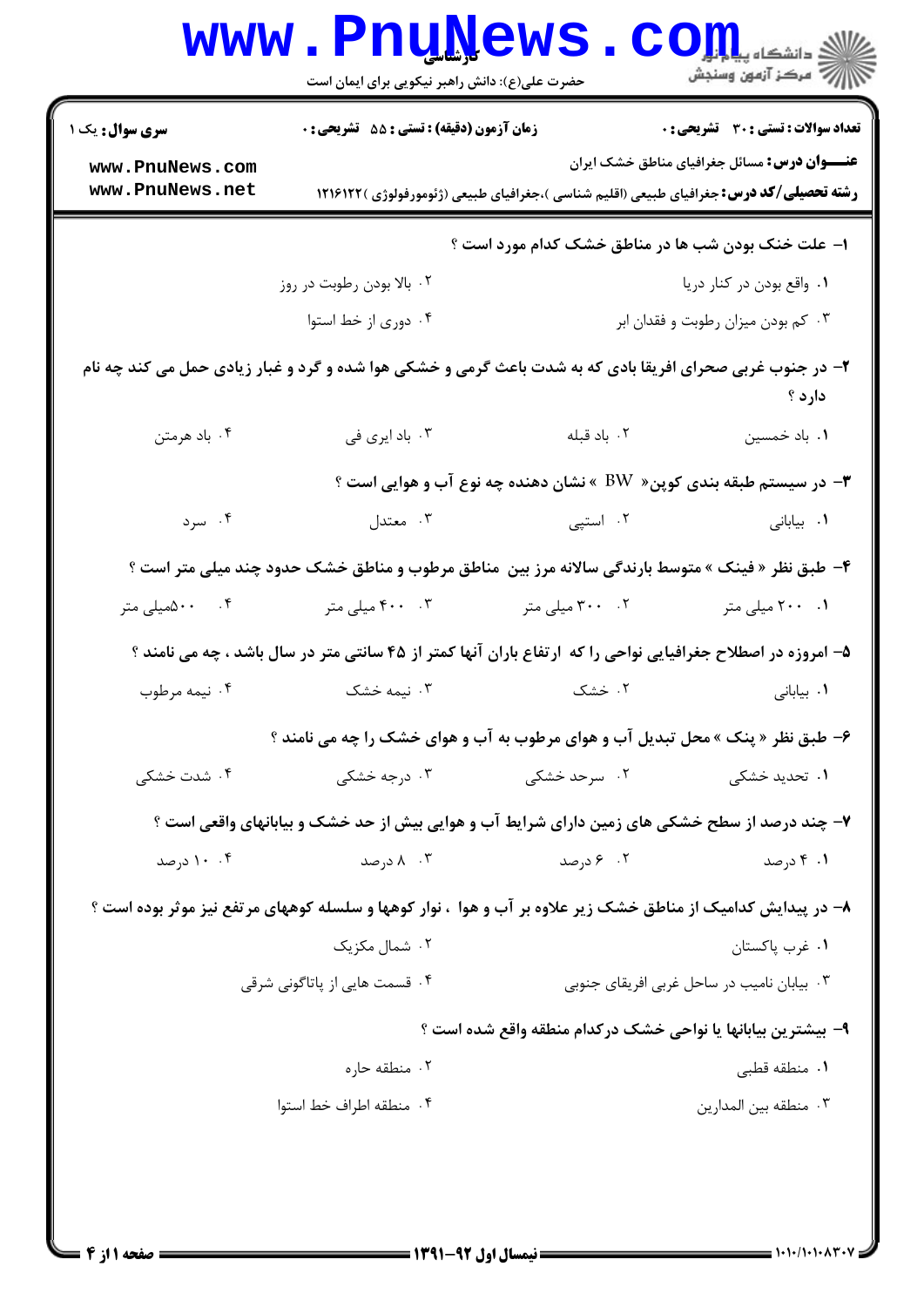|                                    | <b>www.PnuNews</b><br>حضرت علی(ع): دانش راهبر نیکویی برای ایمان است                                      |               | الله دانشگاه پیابانی<br>الله مرکز آزمون وسنجش                         |
|------------------------------------|----------------------------------------------------------------------------------------------------------|---------------|-----------------------------------------------------------------------|
| <b>سری سوال : ۱ یک</b>             | <b>زمان آزمون (دقیقه) : تستی : 55 تشریحی : 0</b>                                                         |               | تعداد سوالات : تستى : 30 - تشريحي : 0                                 |
| www.PnuNews.com<br>www.PnuNews.net | <b>رشته تحصیلی/کد درس:</b> جغرافیای طبیعی (اقلیم شناسی )،جغرافیای طبیعی (ژئومورفولوژی )۱۲۱۶۱۲۲           |               | <b>عنـــوان درس:</b> مسائل جغرافیای مناطق خشک ایران                   |
|                                    | ∙ا− مهم ترین علل خشکی بسیاری از سرزمین های خشک و نیمه خشک جهان چیست ؟                                    |               |                                                                       |
|                                    | ۰۲ کم فشار جنب قطبی                                                                                      |               | ۰۱ جبهه قطبی                                                          |
|                                    | ۰۴ مراکز فشار زیاد مجاور حاره ای                                                                         |               | ۰۳ کمربند همگرایی میان حاره ای                                        |
|                                    |                                                                                                          |               | 11- منشا بادهای آلیزه کدامیک از موارد ذیل می باشد ؟                   |
|                                    | ۰۲ مرکز فشار زیاد قطب                                                                                    |               | ۰۱ مرکز کم فشار استوا                                                 |
|                                    | ۰۴ مرکز کم فشار مدار ۳۰ تا ۶۰ درجه                                                                       |               | ٠٣ مركز فشار زياد مجاور حاره اي                                       |
|                                    | ۱۲- نوار باریکی با فشار کم ، که بین دو نوار بادهای آلیزه قرار دارد چه نامیده می شود ؟                    |               |                                                                       |
| ۰۴ جبهه جنب حاره                   | ۰۳ جبهه قطبی                                                                                             | ۰۲ كنتر أليزه | ۰۱ دولدروم                                                            |
|                                    | ۱۳- کدامیک از بیابان های زیر در نتیجه جریانهای سرد ساحلی به وجود آمده است ؟                              |               |                                                                       |
| ۰۴ بیابان تهر                      | ۰۳ بیابان آتاکاما                                                                                        | ۰۲ بیابان گبی | ۰۱ بیابان کالاهاری                                                    |
|                                    |                                                                                                          |               | ۱۴- معروف ترین بیابان به وجود آمده براثر ناهمواری در آسیا کدام است ؟  |
| ۰۴ قره قوم                         | ۰۳ قزل قوم                                                                                               |               | ۰۱ تکله مکان سه ۲۰ گبی . ۲                                            |
|                                    | ۱۵– به مقدار بارندگی که کمتر از آن، پوشش گیاهی پراکنده یا تنک ایجاد نمی شود ، اصطلاحا ّچه می گویند ؟     |               |                                                                       |
|                                    | ۰۲ بارندگی شدید                                                                                          |               | ۰۱ بارندگی موثر                                                       |
|                                    | ۰۴ بارندگی بیش از حد انتظار                                                                              |               | ۰۳ بارندگی بحرانی                                                     |
|                                    | ۱۶– حداقل میزان بارندگی برای زراعت غلات که بتوان محصولی برداشت نمود، چند میلی متر است ؟                  |               |                                                                       |
| ۰۴ ۲۵۰ میلی متر                    | ۰۳ ۲۰۰ میلی متر                                                                                          | ۰۲ میلی متر   | ۰۱ ۱۰۰ میلی متر                                                       |
|                                    | ۱۷- جوی های کوچکی که در سطح زمین های مرتعی با شیب حداکثر ۲۰ درصد بر روی خطوط تراز ایجاد می گردد ، چه نام |               | دارند ؟                                                               |
| ۰۴ تکستایل                         | ۰۳ بانکت                                                                                                 | ۰۲ پتينگ      | ۰۱ کنتور فارو                                                         |
|                                    |                                                                                                          |               | ۱۸- برای غیر قابل نفوذ کردن خاک از کدام ماده شیمیایی استفاده می شود ؟ |
| ۰۴ پارافين                         | ۰۳ سیلیکون                                                                                               | ۰۲ قیر        | ۰۱ لاتکس                                                              |
|                                    |                                                                                                          |               | ۱۹– سد خاکی تلخاب در کدام استان واقع شده است ؟                        |
| ۰۴ خراسان                          | ۰۳ فارس                                                                                                  | ۰۲ کرمان      | ۰۱ بوشهر                                                              |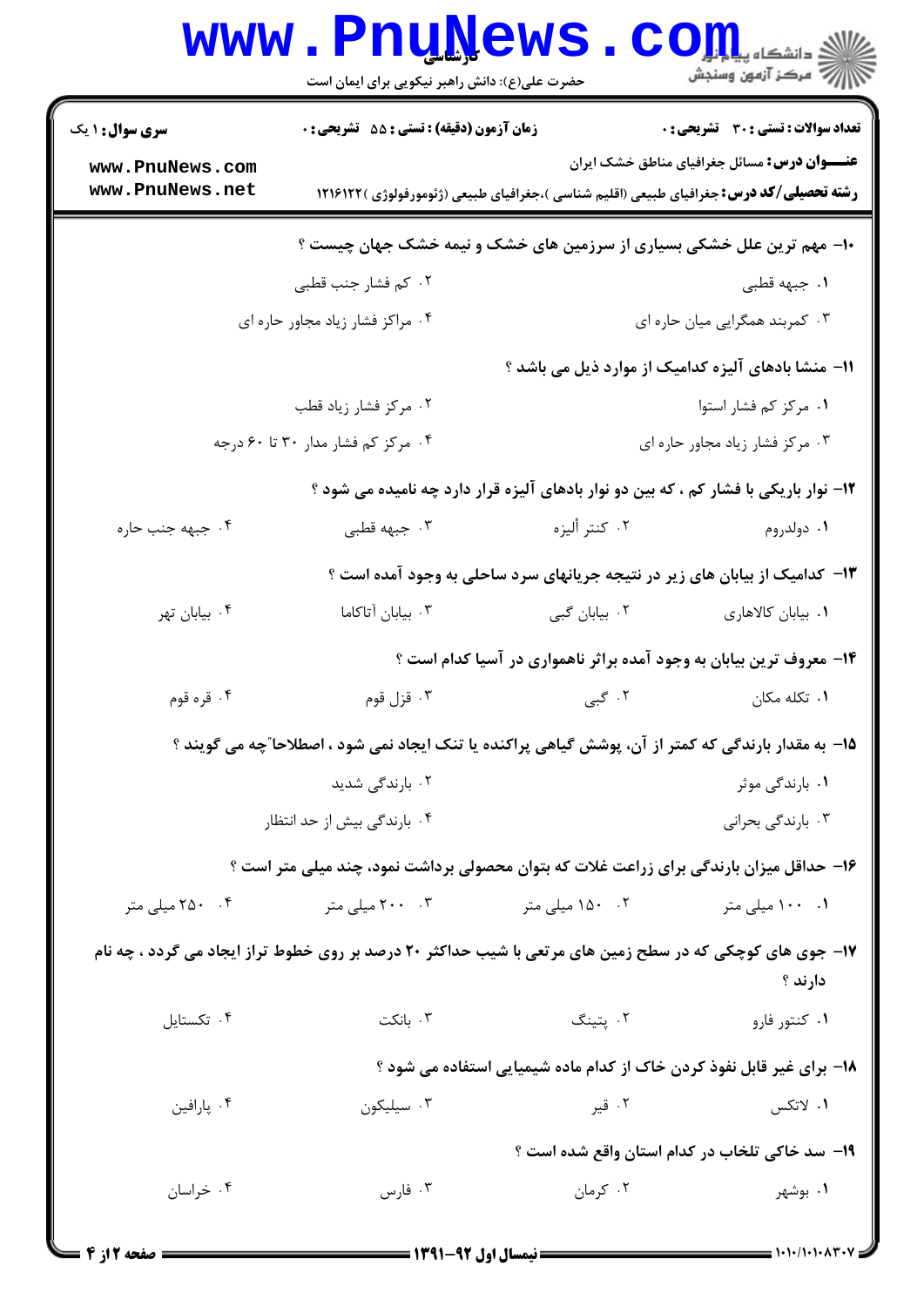|                                    | www.PnuNews<br>حضرت علی(ع): دانش راهبر نیکویی برای ایمان است                                                                                       |                    | الاد دانشگاه پي <mark>ا ولو</mark> ل<br>الا مرکز آزمون وسنجش            |
|------------------------------------|----------------------------------------------------------------------------------------------------------------------------------------------------|--------------------|-------------------------------------------------------------------------|
| <b>سری سوال :</b> ۱ یک             | زمان آزمون (دقیقه) : تستی : 55 آتشریحی : 0                                                                                                         |                    | <b>تعداد سوالات : تستی : 30 ٪ تشریحی : 0</b>                            |
| www.PnuNews.com<br>www.PnuNews.net | <b>رشته تحصیلی/کد درس:</b> جغرافیای طبیعی (اقلیم شناسی )،جغرافیای طبیعی (ژئومورفولوژی )۱۲۱۶۱۲۲                                                     |                    | <b>عنـــوان درس:</b> مسائل جغرافیای مناطق خشک ایران                     |
|                                    |                                                                                                                                                    |                    | +۲- در چه زمین هایی پخش سیلاب نتیجه معکوس خواهد داد ؟                   |
|                                    | ۰۲ زمین های سنگلاخی                                                                                                                                |                    | ۰۱ زمین های مسطح                                                        |
|                                    | ۰۴ زمین های پر شیب                                                                                                                                 |                    | ۰۳ زمین های کم شیب                                                      |
|                                    | $\,$ ۹۱ $\,$ - با توجه به فرمول حجم آب باران قابل جمع آوری از سطح آبخیز ها $\,$ $\,$ $\,$ $\,$ ، $\,$ $\,$ $\,$ مرف $\,$ $\,$ $\,$ نشانه چیست $\,$ |                    |                                                                         |
|                                    | ۰۲ مقدار بارندگی                                                                                                                                   |                    | ۰۱ مساحت آبخیز به متر مربع                                              |
|                                    | ۰۴ حجم أب باران قابل جمع أورى به ليتر                                                                                                              |                    | ۰۳ ضريب وضعيت رويه زمين                                                 |
|                                    | ۲۲- تنها رودخانه دائمی که تمامی آب آن به دشت شمالی کویر (دشت گرمسار) می ریزد کدام است ؟                                                            |                    |                                                                         |
| ۰۴ رود شور                         | ۰۳ شاهرود                                                                                                                                          | ۰۲ حبله رود        | ۰۱ جاجرود                                                               |
|                                    |                                                                                                                                                    |                    | ۲۳- میزان تخلخل در کدامیک از سنگهای زیر بیشتر است ؟                     |
| ۰۴ سنگ ريزه                        | ۰۳ خاک رس                                                                                                                                          | ۰۲ سنگ آهک         | ۰۱ ماسه سنگ                                                             |
|                                    | ۲۴– در کدام یک از تشکیلات ذیل در زمین های نفوذ ناپذیر،مخلوطی ازرس با نسبت های مختلفی از آهک به وجود می آید؟                                        |                    |                                                                         |
|                                    | ۰۲ تشکیلات کنگلومرا                                                                                                                                |                    | ۰۱ تشکیلات ژیپس                                                         |
|                                    | ۰۴ تشکیلات مارنی                                                                                                                                   |                    | ۰۳ تشکیلات کربنات کلسیم                                                 |
|                                    |                                                                                                                                                    |                    | <b>۲۵</b> - ً سطح بالایی قسمت اشباعی سفره آبدار ً را چه می نامند ؟      |
|                                    | ۰۲ سطح آکیفر                                                                                                                                       |                    | ٠١ سطح ايستابي                                                          |
|                                    | ۰۴ سطح سفره آب زیرزمینی                                                                                                                            |                    | ۰۳ سطح مطلق                                                             |
|                                    | ۲۶- سفره های آبی که زیر یا کف آنها غیرقابل نفوذ و روی آنها یک قشرنفوذ پذیر وجود داشته باشد ، چه نام دارند ؟                                        |                    |                                                                         |
| ۰۴ تحت فشار                        | ۰۳ آرتزین                                                                                                                                          | ۰۲ آزاد            | ۰۱ محصور                                                                |
|                                    | <b>۲۷</b> – کدام یک از منابع آبی در طی دوره های مرطوب و اخیر زمین شناسی در اعماق زمین جمع شده و هرگز تغذیه <u>نشده است ؟</u>                       |                    |                                                                         |
| ۰۴ آبهای محبوس                     | ۰۳ آبهای فسیل                                                                                                                                      | ۰۲ آبهای جوان      | ۰۱ آبهای تجزیه پذیر                                                     |
|                                    |                                                                                                                                                    |                    | ۲۸- بزرگترین معایب یا مسائل قنات در کدام یک از گزینه های ذیل جای دارد ؟ |
| ۰۴ آبدهی کم                        | ۰۳ تلفات آب                                                                                                                                        | ۰۲ لایروبی سالیانه | ٠١. هزينه زياد حفر آن                                                   |
|                                    |                                                                                                                                                    |                    |                                                                         |